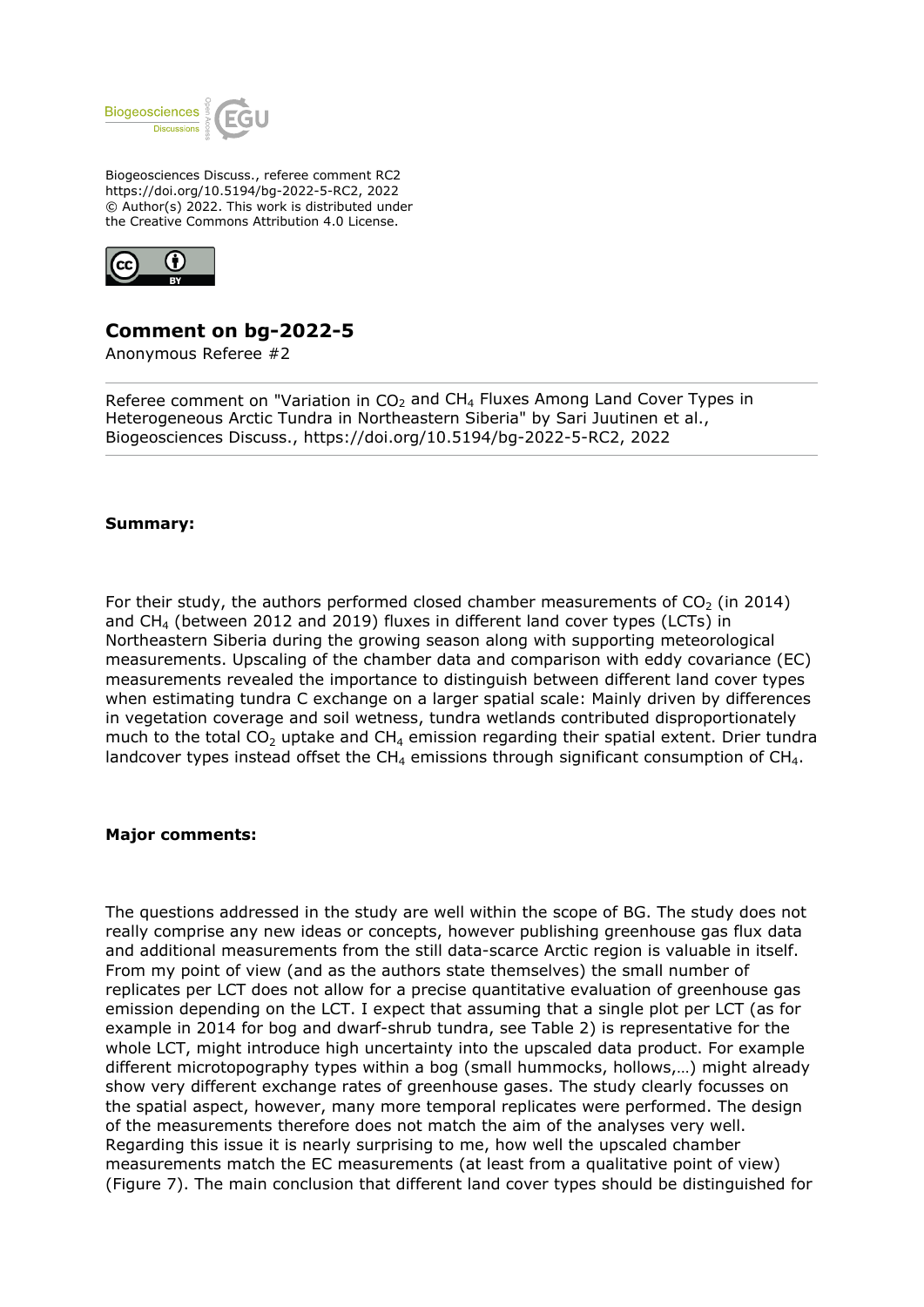upscaling is not new but the proof of its importance, given in the paper, is still useful also regarding possible future changes in the distribution of different LCTs due to climate change.

A new aspect is added to the study by the multivariate analysis that investigates the relationship between gas fluxes and environmental variables. However, this analysis seems a bit redundant to me in this context because it does not add any information to the results or conclusions presented in the paper. Furthermore, the DCA ordination diagram (Figure 3) is only described in a rather technical manner. In my opinion the multivariate analysis should either be removed from the paper or it should be described, analyzed and interpreted in more detail.

In general more information is included in the manuscript than is needed to answer the research questions (e.g. also the temporal differences between  $CH_4$  fluxes within the growing season). This sometimes makes the manuscript hard to follow. In my opinion it would be better to focus on the data that is relevant for the study aim.

Throughout the manuscript words are sometimes written out although an abbreviation had been introduced earlier. Adding an overview table that contains all the abbreviations would be helpful also because there are quite some abbreviations used in the manuscript.

## **Minor comments:**

l. 78: The word "act" is missing and "-s"

l. 86: I don't understand the meaning of the word "enhances" in this context

ll. 86, 87: if only the eddy covariance method is meant with "micrometeorological measurements", I would mention this explicitly.

l. 96: In ll. 87, 88 it is mentioned that flux estimates using the eddy covariance technique might be biased in a highly heterogeneous environment like the study area. Is it then reasonable to compare the chamber measurements to the eddy covariance measurements to assess the spatial representativeness of the chamber method? It is certainly helpful to compare chamber and EC measurements but the way the reasoning is expressed here it seems a bit contradictory. Maybe you could just rephrase your reason for comparing the chamber fluxes with eddy covariance measurements.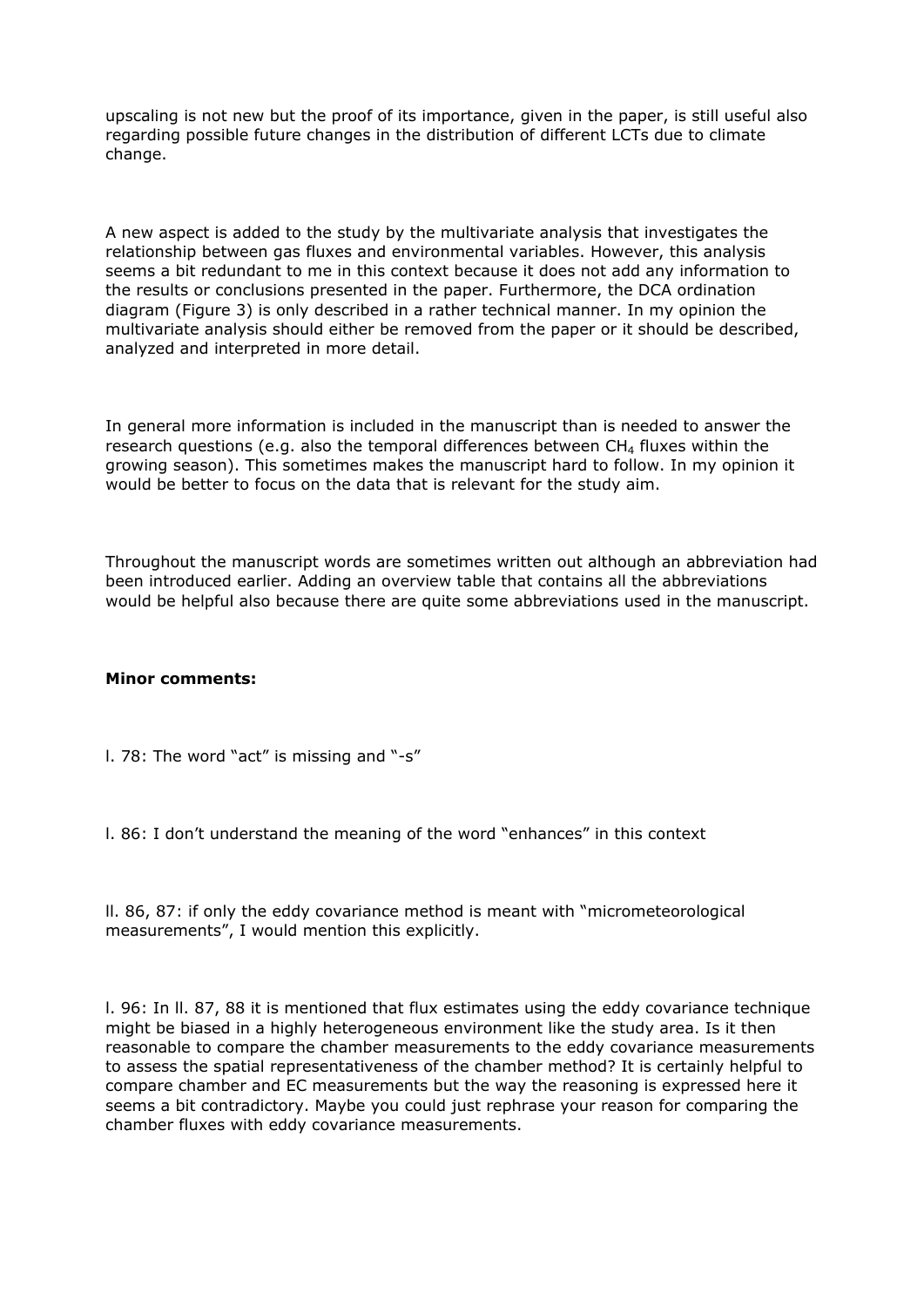l. 106: At several point in the manuscript, when referring to a figure, I would add the relevant part of the figure to the reference. For example in this line I would refer explicitly to Figure 1a instead of just Figure 1.

l. 117: I cannot see this from Figure 1 and would therefore only refer to Table 1.

l. 123: I would also refer to Figure 1 d-h here.

l. 157: "…over 5 °C…" – is that the definition of the growing season?

ll. 176 – 179: Since the analyses are based on little replicates it would be interesting, how many measurements had to be discarded. Maybe this information could be added to Table 2, if the numbers do not already give only the valid flux measurements.

ll. 229 – 238: How exactly was the "light response of Pg and NEE" determined? How exactly did you determine the value of  $Pg_{max}$  and  $Pg_{800}$ ?

l. 238: What do you mean with "collar means"? Are these temporal means over all the measurements performed at one collar?

l. 254: A bracket is missing after "…360°"

l. 275: I would refer only to Figure 2b here.

l. 276: "2011-2019"

l. 282: The reference should be to Figure 2 c-d.

l. 291: a "T" for temperature is missing after "…soil surface…"

l. 297: The sentence structure does not make sense.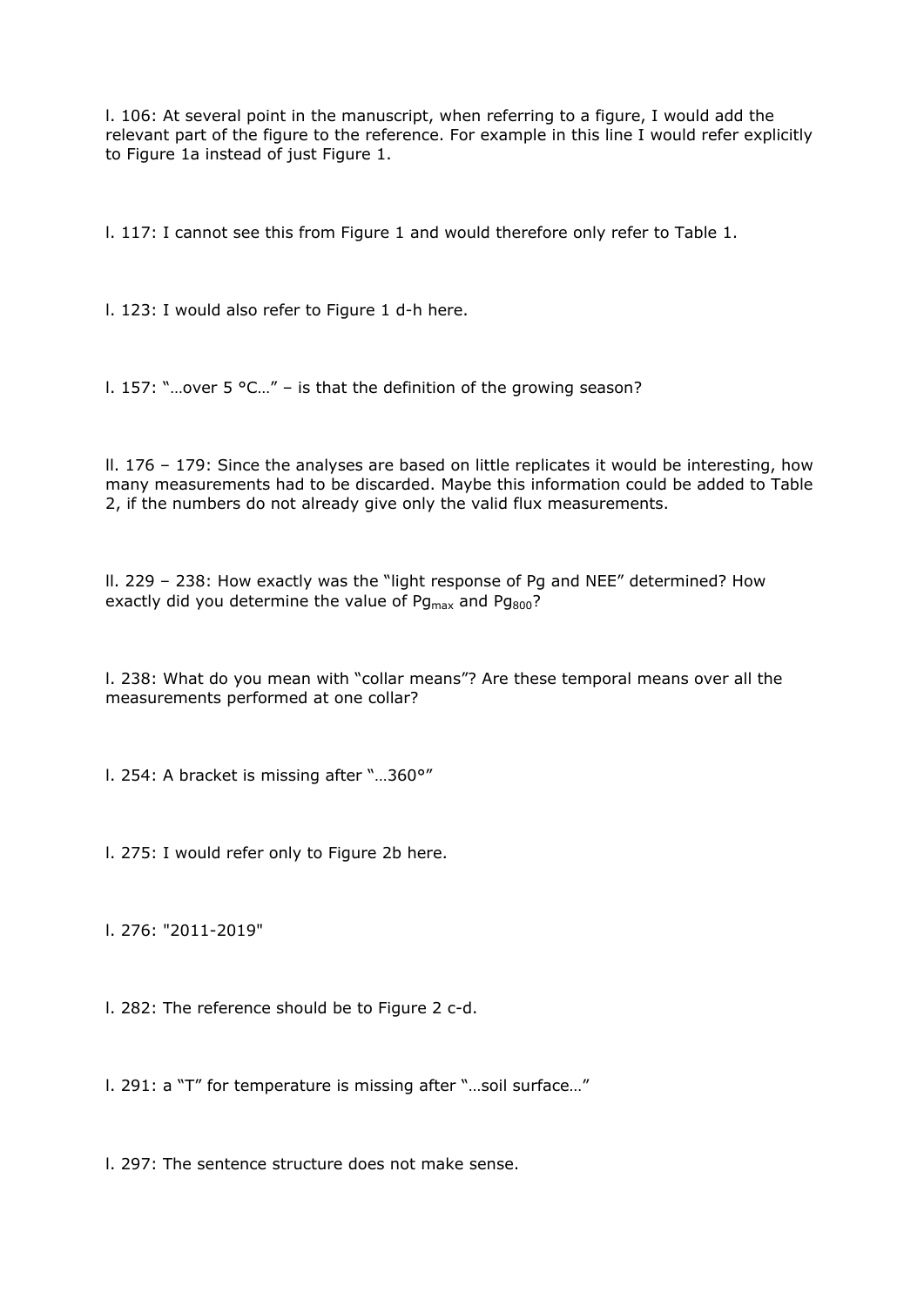ll. 301, 302: Why is the strong correlation of ER with axis 2 not mentioned?

l. 313: What is the meaning of these Eigenvalues?

ll. 313, 314: I would rather add the information that "…axis 1 and 2 explain cumulatively 63% of the variation…" to the main text than keeping it in the figure caption.

I. 335: According to Figure 4 there is no significant linear relationship between  $CH<sub>4</sub>$  fluxes and WT...

l. 345: Is the standard error the same as standard deviation? In Figure 6 standard deviation is used and in Table 3, standard error.

l. 364: the "4" in "CH<sub>4</sub>" should be made into a subscript

ll. 370, 371: I would say "…comprised…of…" or "…contributed…to…"

l. 377: I would explicitly refer to Figure 7 b-d.

ll. 379, 380: Which wind sector do the percentages refer to?

l. 382: I would refer to Figure 7f.

l. 392: "...exchange of  $CO<sub>2</sub>$ , photosynthesis, and CH<sub>4</sub> flux,..."

l. 401: "…wind direction sectors (**a)**),…". Which years are included for Figure 7 f)? Only 2014 or all years of  $CH<sub>4</sub>$  flux measurements?

l. 409: What are the "collar-specific estimates"?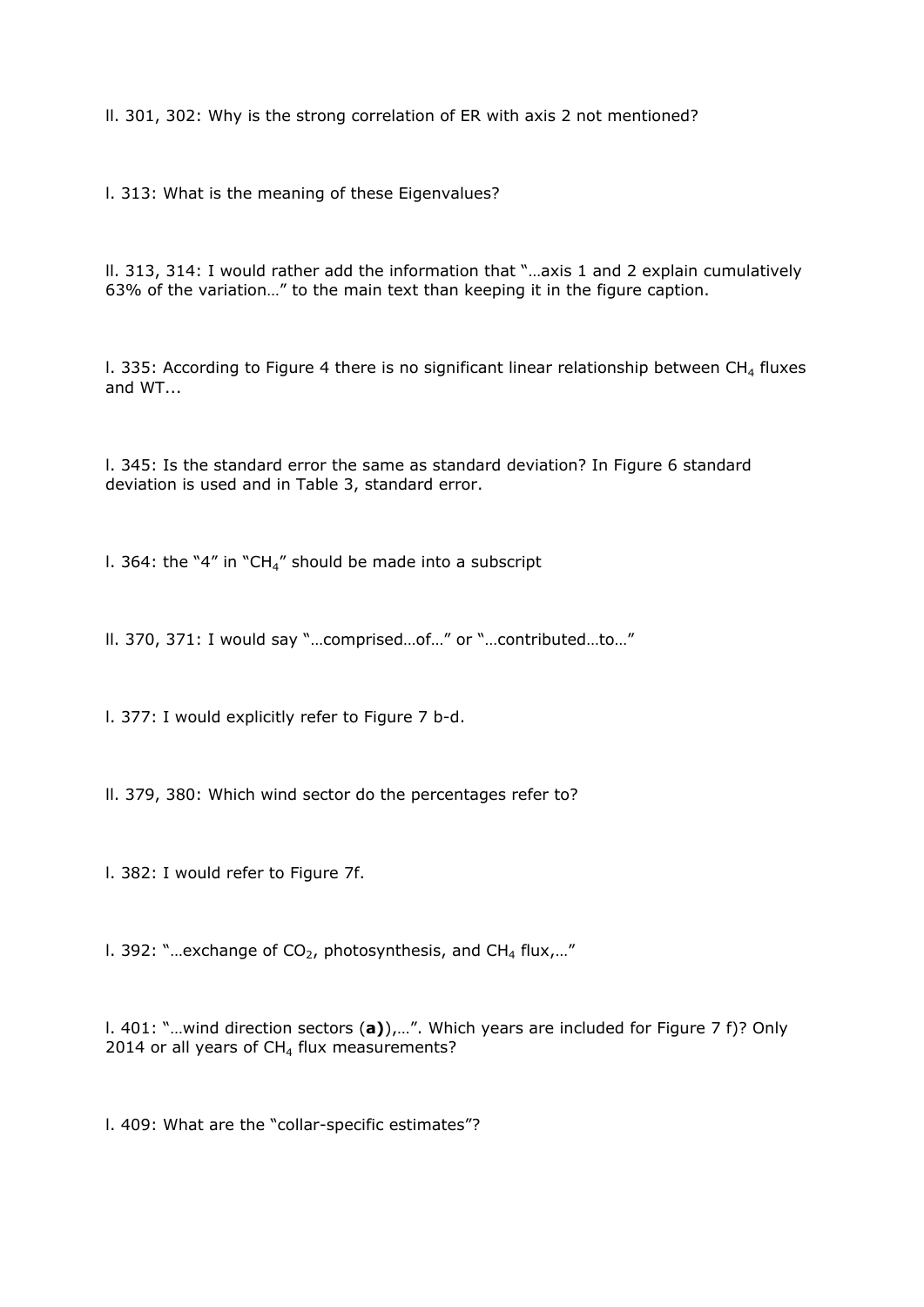l. 418: Does the "bog" not count as a wetland type?

l. 422: "%" is missing. Is it 9 or 10%? At other points of the manuscript you write that it is 10%.

l. 435: "not" instead of "neither"

l. 473: Better to also refer to Figure 6.

l. 475: I cannot see this from Figure 3.

l. 476: How was the soil organic matter content inferred? The data is not shown anywhere.

l. 497: Why do you expect "an overestimation of the emissions from the wet fens"?

Comments to Figures and Tables:

Figure 1b):

I would be nice to either give a closer view of the map so that it can be seen in which LCTs the chamber measurements were performed or (which would be even nicer) mark the EC footprint (impact area) on the map. Is the "stony" LCT the same that is referred to as "barren" in the text? It would be helpful if the same wording was used for the LCTs throughout the paper.

Figure 2:

Maybe the use of different symbols for the years would be easier to distinguish for colorblinds. In figure 2f the different lines are hard to tell apart, especially where they are overlapping. Which line is for dry fen, which one for meadow?